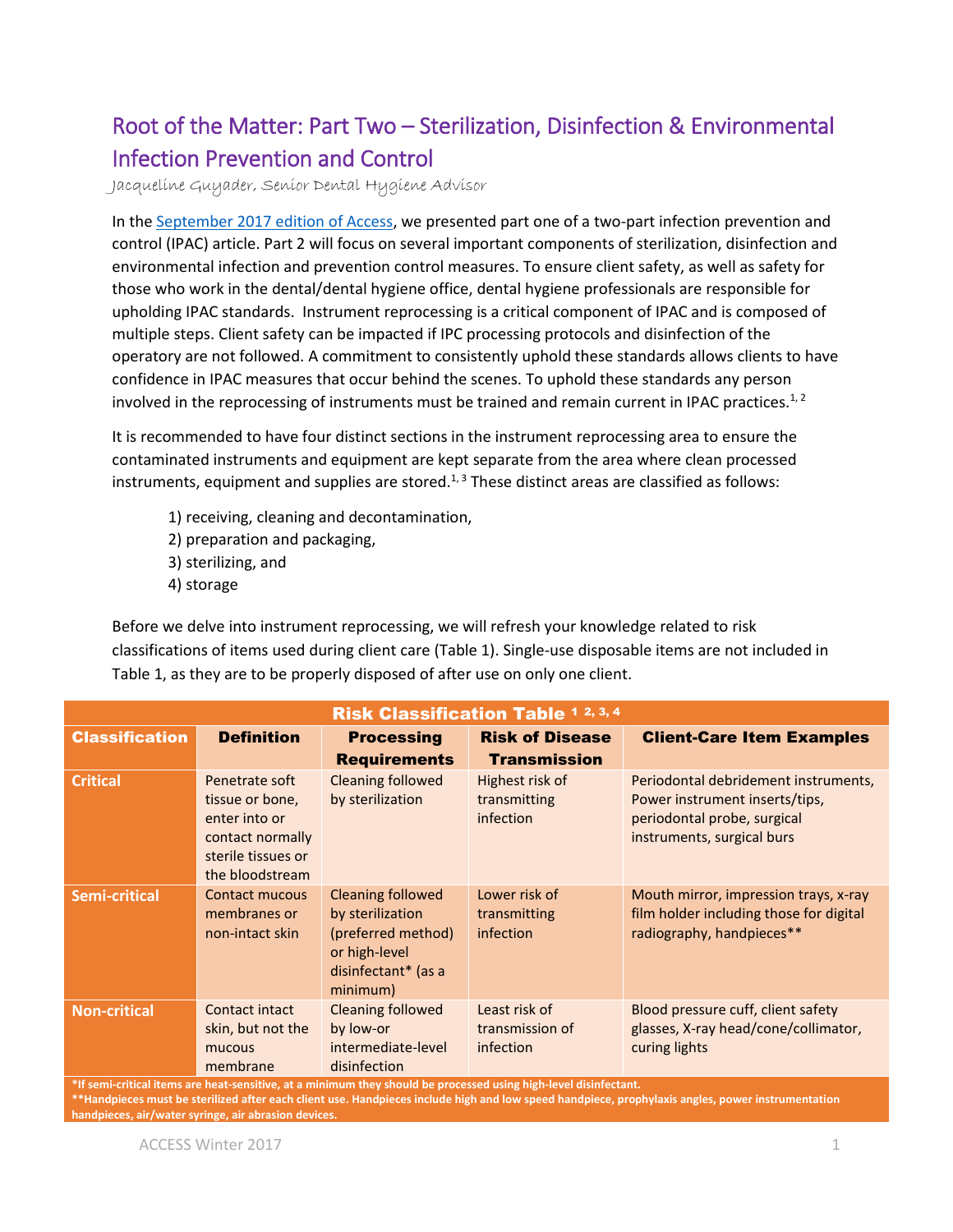#### **Receiving, cleaning and decontaminating**

To minimize the risk of accidental skin puncture, contaminated instruments should be transported carefully from point of care to the reprocessing area in a puncture-resistant container.<sup>1</sup> When reprocessing appropriate personal protective equipment must be worn.<sup>1, 2</sup>

Cleaning of instruments to remove debris and organic material is important prior to sterilization. This may be accomplished by using an ultrasonic bath or automated instrument washer with a chemical agent or detergent specific for the machine and instruments being cleaned. Always follow the manufactures instructions for use (MIFU) of ultrasonic baths and instrument washer units. This may include instrument load capacity, time, detergent concentration and maintenance. It is imperative to ensure periodic monitoring of these cleaners to ensure effectiveness.

To minimize the risk of a sharps injury during cleaning, avoid hand scrubbing instruments. If manual cleaning of contaminated instruments is the only option for the remove debris, always ensure appropriate use of personal protective equipment (PPE) including puncture resistant utility gloves. It is recommended to use a long-handled brush to avoid sharp instrument tips from puncturing through the utility gloves causing injury. If cleaning cannot be performed immediately, instruments should be soaked in a solution with an enzymatic cleaner to prevent organic materials from hardening onto the instruments. Do not use liquid chemical sterilants or high-level disinfectants for pre-soaking or as a holding solution. $1, 5$ 



#### **Preparation and packaging**

After instruments have been cleaned and dried, they should be inspected to ensure there is no debris or blood remaining as this could compromise the effects of sterilization and/or disinfection.<sup>1,2</sup> If blood or debris is noted, do not sterilize these instruments, they will need to be re-cleaned to ensure the blood/debris is removed. There is not 100% certainty that areas under the debris will be sterile after sterilization. Before sterilizing, open and unlock all hinged instruments (e.g., forcipes, suture removal scissors locking cotton pliers etc.). $1, 3$ 

Instruments should be packaged prior to sterilization. Appropriate packaging may include disposable (one-time-use) self-sealing paper/plastic pouches or woven or non-woven sterilization wraps.<sup>1</sup> Packaging must ensure that when stored instruments remain sterile. Packaging may include: perforated cassettes in a sterilization wrap, a combination paper and plastic sterilization pouch, woven, or nonwoven sterilization wraps. $1, 2, 3$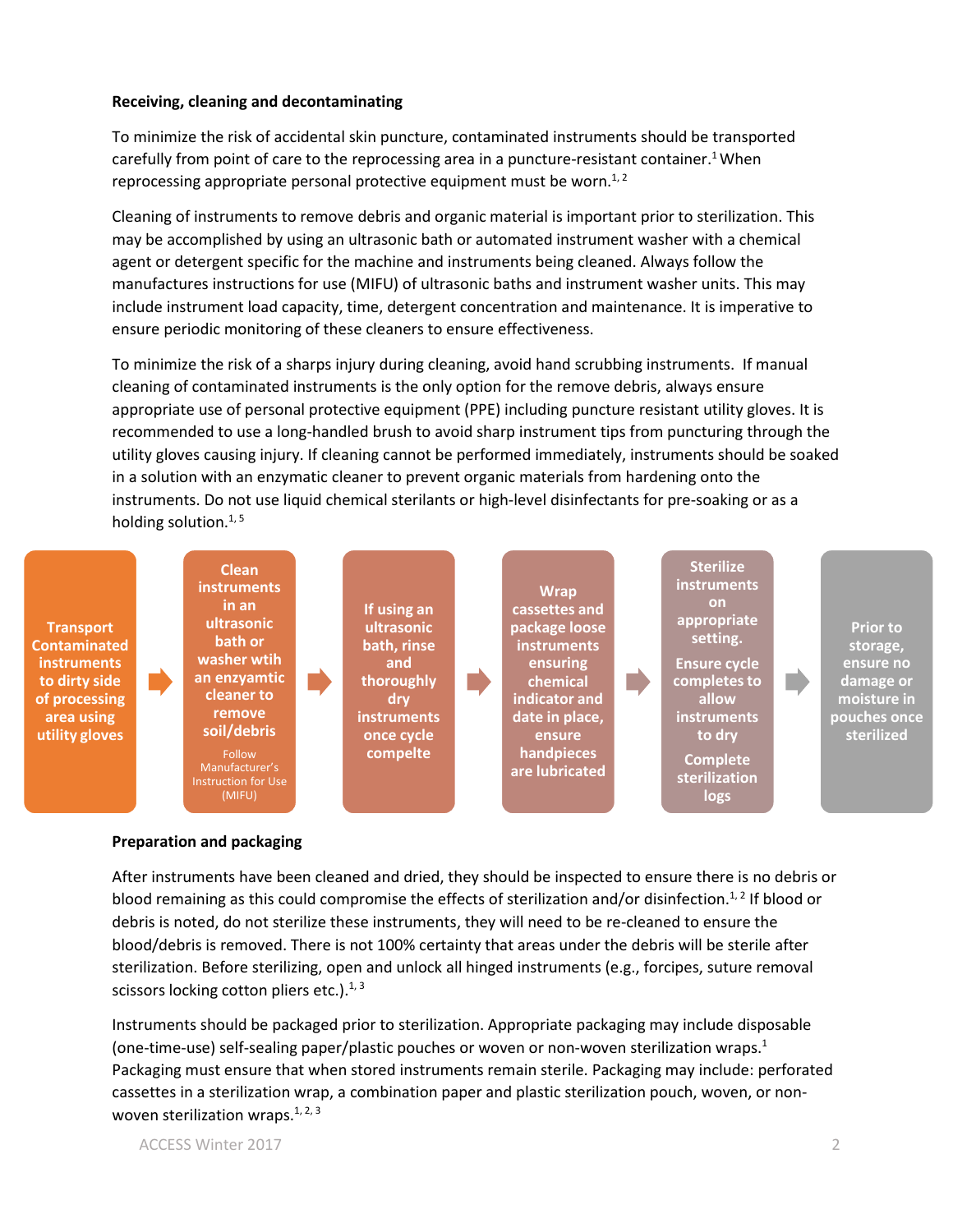Pouches and wraps are meant for single use only and should be chosen based on the sterilization method. Pouches should not be overfilled and must be sealed according to manufactures directions. Packaging material should be specifically designed for steam sterilization and withstand high temperatures. As well, the integrity of the pouch or wrapping material must be such that instruments inside are not contaminated during storage.<sup>4</sup> Instruments in pouches and/or wrapped cassettes should remain sealed until the client is in the chair.<sup>4</sup>

#### **Sterilizing**

Sterilization units in BC must be approved by Health Canada and must meet the Canadian Standards Association (CSA) specifications. Sterilization units should be operated in accordance with MIFU and must be able to sterilize packaged instruments.<sup>1,4</sup> Steam Sterilizers are preferred for sterilizing critical and semi-critical items (e.g., autoclave). 4

The mere fact that the indicator power light illuminates when the sterilizer unit is on does not guarantee that the unit is functioning in a manner that will kill microorganisms including bacteria, viruses and fungi. With daily wear and tear, over time, mechanical components and parts of a sterilizer deteriorate decreasing effectiveness of sterilization. The dental hygiene professional must be confident that the sterilizer is indeed performing at its optimum. To ensure optimal performance, routine inspection and maintenance of sterilizing equipment as well as routine monitoring must occur. There are three methods for monitoring the sterilizer: mechanical, chemical and biological monitoring.

## **Sterilization Record Keeping Log Book 1, 2, 4**

- •Mechanical indicators for each cycle (e.g., date, temperature, time, maximum pressure, cycle setting, printouts, and malfunctions)
- •Chemical indicator results (both external and internal)
- •Biological control results and biological indicator results
- •Maintenance records
- •Cleaning schedule

**Mechanical indicators** are the monitoring mechanisms built into the sterilizer to ensure the unit reaches the required temperature, pressure and time for each cycle. These may include gauges, displays or printouts. A mechanical indicator does not indicate or guarantee that instruments are sterile and does not replace the need for biological monitoring. $^{1, 2}$ 

In the daily log, track how each sterilization unit functioned during the day.<sup>1</sup> For example, sterilizer 1functioned as required, sterilizer 2- malfunctioned error code "X" reprocessed instruments in sterilizer 1 and have called for repairs on sterilizer 2.

**Chemical indicators** allow the clinician to quickly know if wrapped/packaged instruments have been exposed to the appropriate temperature or chemical during sterilization.<sup>1, 2</sup> They provide a visual cue in the form of a colour change (e.g. heat sensitive tape, or a sterilization pouch with internal and external markers) indicating that high temperature in the sterilizer and within the packaging has been reached. A chemical indicator should be used for each package/pouch being sterilized.<sup>1, 2, 3</sup> In addition to the internal indicator an external chemical indicator should be used when the internal indicator is not visible.3, 6A change in the chemical indicator colour does not guarantee sterilization of the contents, it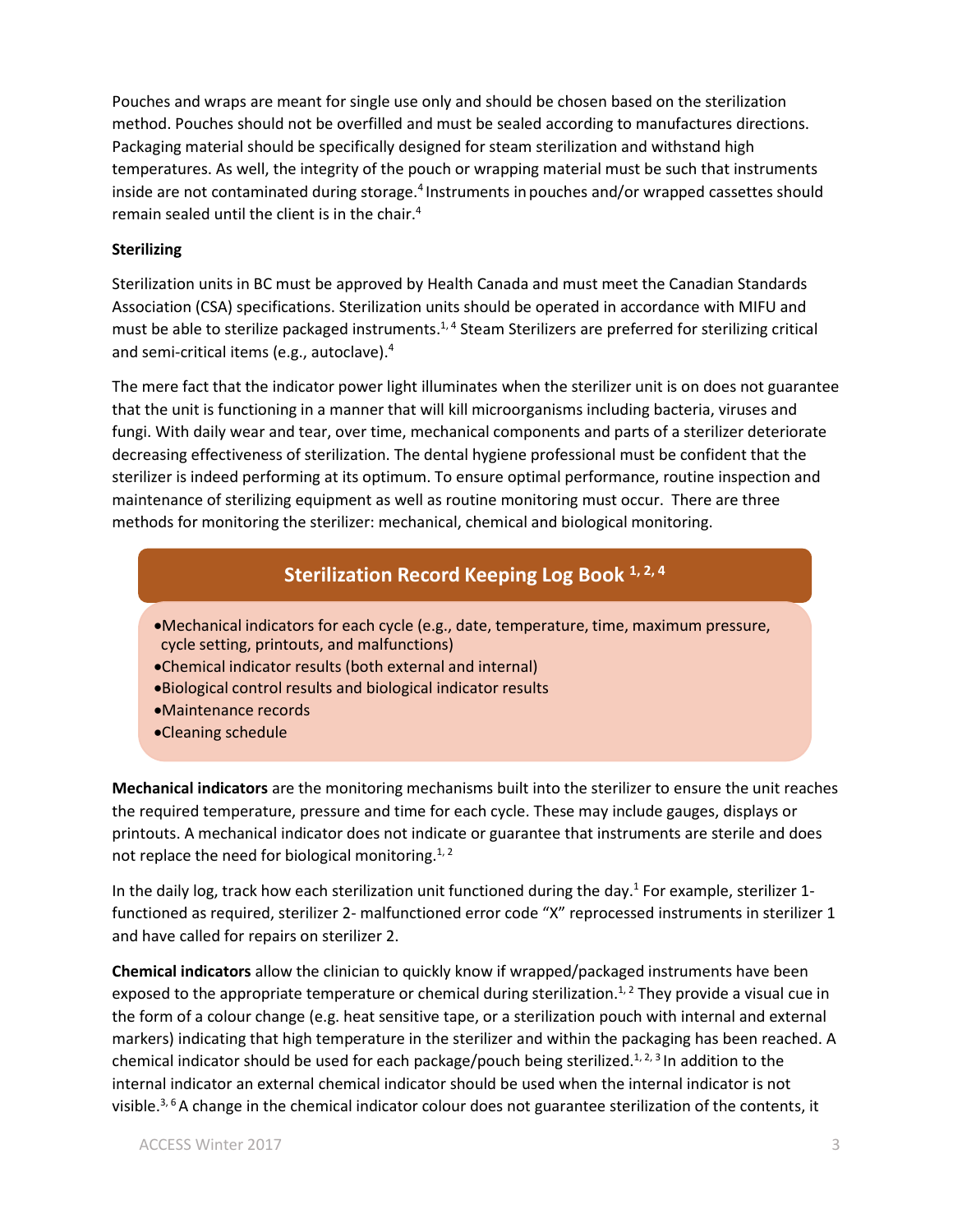only indicates sterilization parameters (e.g., time, temperature and presence of steam) have been met.<sup>2</sup> As such, use of chemical indicators does not negate the need for the biological monitoring. If the chemical colour indicator fails to change after the completion of a cycle, the instruments in that load will need to be re-packaged and re- sterilized.<sup>1</sup>

**Biological indicators** or spore tests are the most accepted method for monitoring sterilization effectiveness. This is due to the spores being used in the tests are in greater numbers and are the most resistant to being killed.  $1, 2, 3, 4$  Current guidelines by the BC CDC recommend that spore tests be conducted at a minimum of one time per week. $1,3$  However, within the BC Health Authorities it is required to complete biological monitoring every day.<sup>4</sup> Several other provincial jurisdictions also require biological monitoring one time per day. <sup>7, 8</sup> The CDHBC IPAC Guidelines were published in 2012, in future revisions the Collage will take a closer look at this topic. As such, the College encourages that when a sterilizer unit is in high use, that biological testing occur more than one time per week.

Biological monitoring may be performed in one of two ways: an in-office system or by sending the spore indicator to a testing facility.<sup>1</sup> As results are not immediate, mechanical and chemical monitoring must be continued for each sterilization cycle.<sup>3</sup> In the event of a negative spore test, do not use the sterilizer until it is functioning properly. Further details may be found in the CDHBC IPAC Guidelines.

#### **Tips for Loading the Sterilizer <sup>4</sup>**

- •know the sterilization unit's load capacity
- •do not overload the sterilization chamber
- •keep packages away from the inside walls of the sterilization chamber
- •do not stack rigid sterilization cassettes or sterilization pouch
- •place pouches paper side up or if in racks, paper to plastic
- •set sterilizer for the correct cycle (according to MIFU), and ensure the full cycle completes prior to unloading

#### **Tips for Unloading the Sterilizer <sup>4</sup>**

- •ensure no errors occurred in the sterilization cycle
- •use log book to record mechanical indicator information for the cycle
- •ensure the packaging has not been compromised
- •ensure there are no signs of moisture. If either internal or external moisture of the packaging is noted, sterilization has been compromised and these instruments will need to be re-processed
- •allow sterilization load to cool down

**Flash sterilization** is not considered best practice and should not be routinely used. It should only be considered in the event of an urgent need and not for convenience. If a critical instrument is flash sterilized, it needs to be used immediately and not stored.<sup>1,4</sup> Each flash cycle still requires the use of a chemical indicator and tracking of the mechanical parameters. If using an instrument that has been flash sterilized, transport to chairside must ensure the item remains sterile. Caution should be used to ensure no trauma to the client due to the temperature of the instrument.  $1,4$ 

#### **Storage**

Sterilized instruments must be stored in the sterilization pouch and/or a wrapped cassette. A date on each package indicating when the instruments were sterilized is recommended. Prior to using, always check the integrity of the pouch to ensure damage such as a puncture or rip has not compromised the content sterility. If the package or wrap has been compromised the instruments must go through the full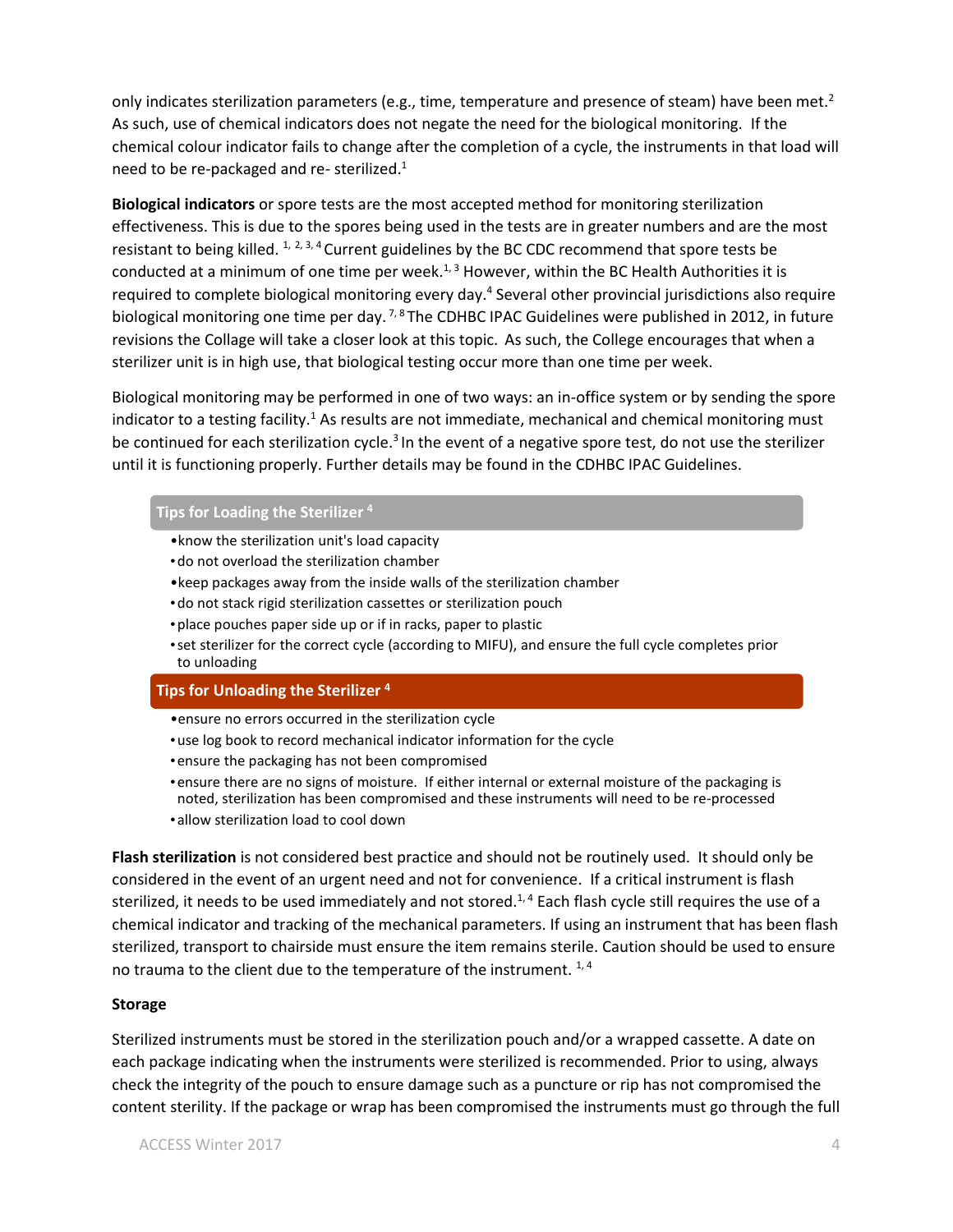sterilization process again. This includes pouches or wrapped instruments becoming wet or damaged after the initial full sterilization process.<sup>1, 3, 4</sup>

When retrieving non-critical and disposable items from closed containers or drawers ensure the use of over-gloves or forceps to ensure cross contamination does not occur.

**Storage Requirements 1, 2, 3, 4**

- •moisture resistant and cleanable storage containers •enclosed, clean, dry, dust free area
- •separate from contaminated processing area
- •non-porous, smooth and cleanable shelving (wood is not acceptable)
- •consider enough space to prevent damage to instrument packages
- •a system that allows for rotation (i.e. first in first out)
- •processes that prevent contamination or damage of the sterilization package and contents
- •do not store packaged instruments in wet areas (e.g., under a sink, near compressor, above sterilization unit)

#### **Environmental Surfaces IPAC**

Environmental surfaces are broken into two classifications: clinical contact surfaces and housekeeping surfaces. Clinical contact surfaces are those that do not directly contact the client but can become contaminated with microorganisms during client care.<sup>1, 2</sup> The following are some examples of clinical contact surfaces:<sup>1,2</sup>

- Chair controls and switches
- Drawers and faucet handles
- Hoses/tubing
- Light handles and switches
- Countertops, bracket trays
- Pens
- Chairside computer equipment (e.g., tablet, monitor, keyboard etc.)
- Door knobs
- Radiography equipment
- Stethoscope ear pieces, floss dispenser, hand held mirrors

Contamination may occur through the generation of aerosols, splatter, contact with contaminated gloves or instruments on the surface. To decrease the number of pathogenic organisms on the contaminated surface, and thereby reducing disease transmission, disinfection needs to occur at the beginning of the day, between clients and at the end of the day.<sup>1</sup>

Steps for disinfection include: first cleaning the surface to remove visible debris, dust or soiled areas, then followed with a low-level disinfectant.<sup>1,2</sup> Prior to using a low-level disinfectant, check the MIFU to determine concentration and contact time, as well, make sure the disinfectant is suitable for the specific surface. Appropriate PPE, such as gloves, mask and eye-wear should be worn during surface cleaning and disinfecting. Once a clinical surface is cleaned, ensure the surface is dry before moving to the disinfection stage to prevent dilution of the disinfectant.<sup>5</sup>

Surfaces that are more challenging to clean and disinfect, due to their shape or material, should be protected with a single use non-permeable barrier. Examples of barriers may include: plastic tubing or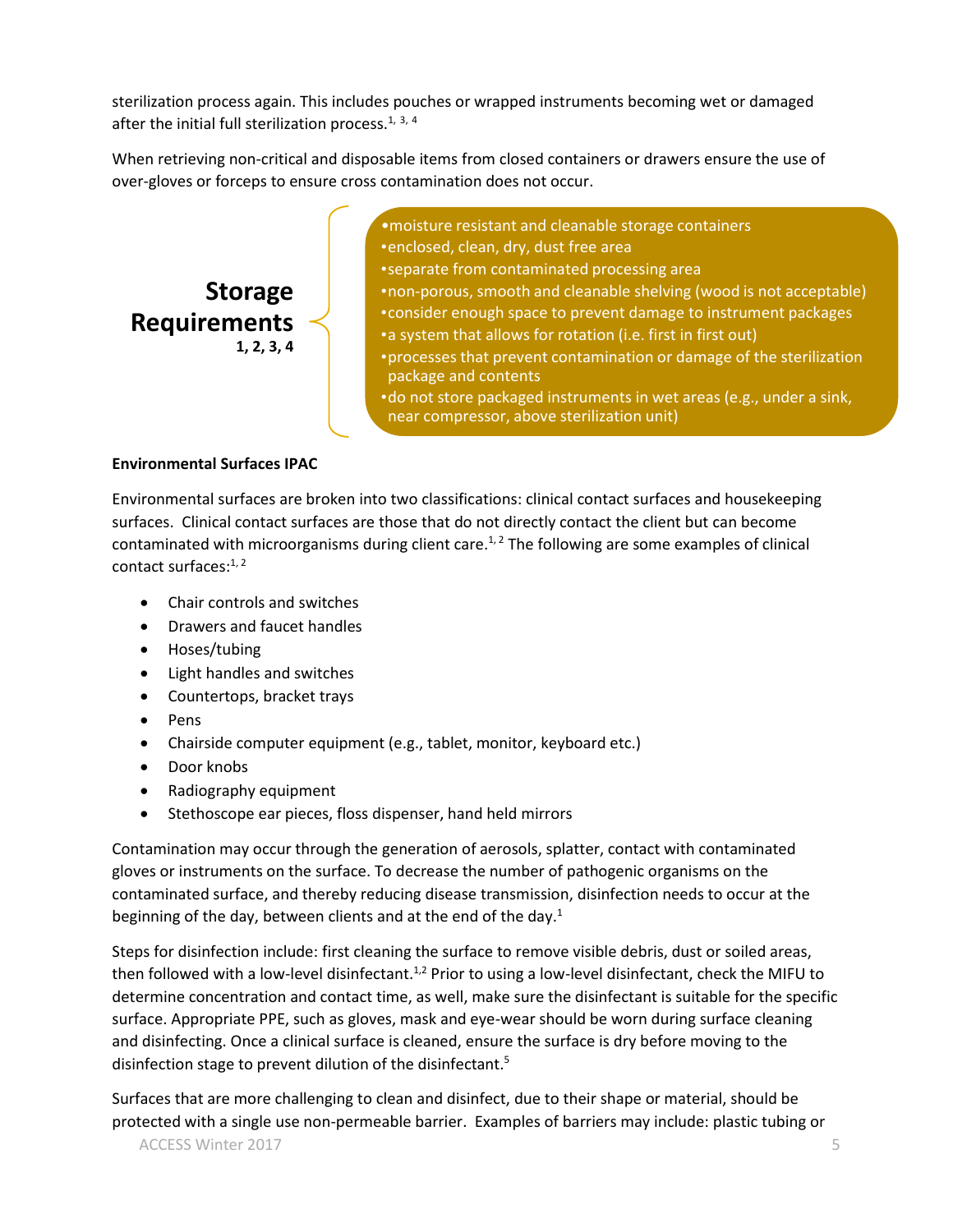bags, transparent plastic wrap, transparent plastic sheets, over gloves or other moisture-proof barriers.<sup>1</sup> Effective hand hygiene and PPE are still the most effective way to reduce transmission of microorganisms from clinic contact surfaces to hands, eyes, nose, mouth of the clinician and client as well as the client chart.<sup>1, 2</sup> Ensure barriers are in place when working with the clients chart to prevent cross contamination with office staff and transmission of microorganisms through the office via the chart.<sup>1</sup>



Housekeeping surfaces have a lower risk of disease transmission compared to clinical contact surfaces. These surfaces may include floors, walls or sinks etc. Periodic cleaning with soap and water or when visibly contaminated with blood or saliva, cleaning and disinfecting with a low-level disinfectant (LLD) such as household bleach diluted 1:50, 3% hydrogen peroxide or 0.5% accelerated hydrogen peroxide.<sup>1, 2</sup> All LLD with the exception of household bleach, must have a Drug Identification Number (DIN) from Health Canada.<sup>1</sup> Of note, carpet and fabric furniture cannot be reliably disinfected. As such, they should not be in a client treatment or instrument processing area.<sup>1</sup>

As health care professionals, dental hygienists are responsible for ensuring safe care for all clients. This includes proper IPAC being upheld during disinfection of the operatory and any equipment involved in care as well during the processing of instruments. If you are in a practice where you are not directly involved in processing of instruments, we encourage you to take a tour of the instrument processing area and familiarize yourself with the process and standards. This will give you more confidence in the sterilization standards and allow you to share information related to processing with your clients, in the event that they ask questions related to this.

Each dental hygiene practice and dental office should have written policies and procedures in place for IPAC.<sup>1, 4</sup> We encourage each registrant to review the current office polices to ensure they align with the current IPAC guidelines. More comprehensive information may be found in th[e CDHBC Infection](http://www.cdhbc.com/Documents/Infection-Prevention.aspx)